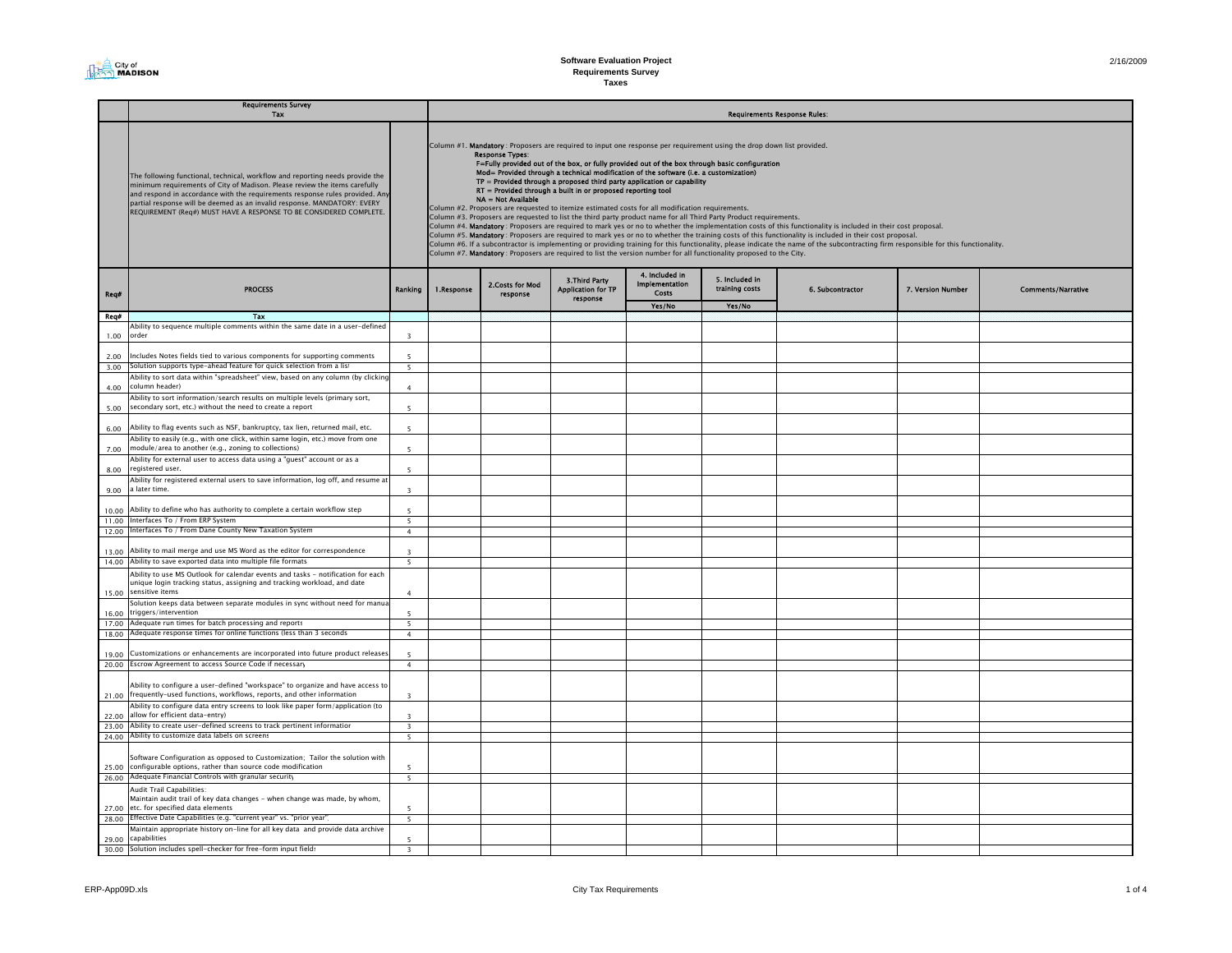

## **Software Evaluation Project Requirements Survey Taxes**

|  | 2/16/2009 |
|--|-----------|

|                |                                                                                                                                                                                   |                          |            |                              |                                             | 4. Included in                 |                                  |                  |                   |                           |
|----------------|-----------------------------------------------------------------------------------------------------------------------------------------------------------------------------------|--------------------------|------------|------------------------------|---------------------------------------------|--------------------------------|----------------------------------|------------------|-------------------|---------------------------|
| Req#           | <b>PROCESS</b>                                                                                                                                                                    | Ranking                  | 1.Response | 2. Costs for Mod<br>response | 3. Third Party<br><b>Application for TP</b> | <b>Implementation</b><br>Costs | 5. Included in<br>training costs | 6. Subcontractor | 7. Version Number | <b>Comments/Narrative</b> |
|                |                                                                                                                                                                                   |                          |            |                              | response                                    | Yes/No                         | Yes/No                           |                  |                   |                           |
| 31.00          | Solution conforms to WI state legislation and DOR rules and regulations                                                                                                           | -5                       |            |                              |                                             |                                |                                  |                  |                   |                           |
|                | mplementation includes safeguards for an efficient, accurate and easily                                                                                                           |                          |            |                              |                                             |                                |                                  |                  |                   |                           |
| 32.00          | verifiable data conversion                                                                                                                                                        | -5                       |            |                              |                                             |                                |                                  |                  |                   |                           |
|                | 33.00 Vendor provides proven Implementation Methodology and Tools                                                                                                                 | $\overline{5}$           |            |                              |                                             |                                |                                  |                  |                   |                           |
| 34.00          | Integrated Solution: Single sign-on across modules, single point of data entry<br>common reporting toolset, common user interface / look and feel                                 | $\overline{4}$           |            |                              |                                             |                                |                                  |                  |                   |                           |
| 35.00          | Supports Multiple Environments: Test, Prod, Training, etc. with supporting<br>maintenance utilities (tools to copy data, etc.)                                                    | $\overline{\phantom{a}}$ |            |                              |                                             |                                |                                  |                  |                   |                           |
|                | Provides Workflow Capabilities (e.g. action items, approvals, to-do lists); with<br>milestones/steps in processes including e-mail notifications and approval<br>36.00 tracking   | $\overline{4}$           |            |                              |                                             |                                |                                  |                  |                   |                           |
| 37.00          | Supports Batch Processing (up to all municipalities at once) via table-driven<br>logic, batch parameters, etc.                                                                    | 5                        |            |                              |                                             |                                |                                  |                  |                   |                           |
|                | Ability to quickly create/export to a text file and other user defined report                                                                                                     |                          |            |                              |                                             |                                |                                  |                  |                   |                           |
| 38.00<br>39.00 | screens (detailed summary of petition, for example)<br>Includes Management Reporting tools within an integrated frameworl                                                         | 5                        |            |                              |                                             |                                |                                  |                  |                   |                           |
|                | Solution contains all Wisconsin State-mandated reports in approved format(s)                                                                                                      | 5                        |            |                              |                                             |                                |                                  |                  |                   |                           |
| 40.00          | and State mandated reports will be kept in compliance for life of software<br>contract.                                                                                           | $\overline{4}$           |            |                              |                                             |                                |                                  |                  |                   |                           |
|                |                                                                                                                                                                                   |                          |            |                              |                                             |                                |                                  |                  |                   |                           |
| 41.00          | Solution includes all state required forms as developed reports. Items include<br>tax bills, tax rolls, assessment rolls, assessment notices, mill rate worksheet.                | $\overline{4}$           |            |                              |                                             |                                |                                  |                  |                   |                           |
| 42.00          | Ability to search on primary and secondary levels without creating a report                                                                                                       | $\mathbf{3}$             |            |                              |                                             |                                |                                  |                  |                   |                           |
| 43.00          | Ability to assign privacy level on user-created notes (viewable by user only,<br>department only, all, etc.)                                                                      | $\overline{\phantom{a}}$ |            |                              |                                             |                                |                                  |                  |                   |                           |
| 44.00          | Provides City configurability options to determine the data customers may see<br>through online (web) access                                                                      | -5                       |            |                              |                                             |                                |                                  |                  |                   |                           |
|                | Robust Security - User-based, Role-based, with configurable options to                                                                                                            |                          |            |                              |                                             |                                |                                  |                  |                   |                           |
|                | promote security adherence: expiring passwords, supports effective<br>45.00 passwords, etc.<br>Security integrated with Active Directory for initial sign-on, augmented with      | 5                        |            |                              |                                             |                                |                                  |                  |                   |                           |
| 46.00          | application-level security                                                                                                                                                        | 5                        |            |                              |                                             |                                |                                  |                  |                   |                           |
|                | 47.00 Solution supports record-level security                                                                                                                                     | - 5                      |            |                              |                                             |                                |                                  |                  |                   |                           |
|                | 48.00 System should have the ability to attach images                                                                                                                             | 5                        |            |                              |                                             |                                |                                  |                  |                   |                           |
| 49.00          | Ability for the system to support the use of effective dating, meaning the<br>database tracks when changes were made and can reproduce the database<br>records as of a given date | 5                        |            |                              |                                             |                                |                                  |                  |                   |                           |
| 50.00          | Ability of database to track updates made by user (incorporating fields for<br>creation date, creation user, edit date, and edit user)                                            | $\overline{\phantom{a}}$ |            |                              |                                             |                                |                                  |                  |                   |                           |
|                | Supports name aliases - formerly known as (FKA), doing business as (DBA), etc                                                                                                     |                          |            |                              |                                             |                                |                                  |                  |                   |                           |
| 51.00          | Supports separate mailing addresses for various correspondence types,                                                                                                             | $\overline{4}$           |            |                              |                                             |                                |                                  |                  |                   |                           |
| 52.00          | including effective dates                                                                                                                                                         | $\Lambda$                |            |                              |                                             |                                |                                  |                  |                   |                           |
| 53.00          | Supports address standardization                                                                                                                                                  | $\overline{4}$           |            |                              |                                             |                                |                                  |                  |                   |                           |
| 54.00          | Supports address updates by external entities with approval and edit<br>capabilities                                                                                              | 3                        |            |                              |                                             |                                |                                  |                  |                   |                           |
| 55.00          | Supports address verification/standardization against a master table                                                                                                              | $\overline{\mathbf{3}}$  |            |                              |                                             |                                |                                  |                  |                   |                           |
| 56.00          | Supports batch address changes                                                                                                                                                    | $\overline{\mathbf{3}}$  |            |                              |                                             |                                |                                  |                  |                   |                           |
| 57.00          | Ability to bring in property description information from outside source                                                                                                          | -5                       |            |                              |                                             |                                |                                  |                  |                   |                           |
|                | 58.00 Ability to import multiple file formats.                                                                                                                                    | - 5                      |            |                              |                                             |                                |                                  |                  |                   |                           |
|                | Ability to update single records or perform mass update of all records under a<br>common owner                                                                                    | $\overline{3}$           |            |                              |                                             |                                |                                  |                  |                   |                           |
| 59.00          | 60.00 Supports effective-dating capability                                                                                                                                        | $\overline{\phantom{0}}$ |            |                              |                                             |                                |                                  |                  |                   |                           |
|                |                                                                                                                                                                                   |                          |            |                              |                                             |                                |                                  |                  |                   |                           |
|                | Ability for address updates in one module to take effect in all modules (e.g.,                                                                                                    |                          |            |                              |                                             |                                |                                  |                  |                   |                           |
| 61.00          | address change in Real Property Listing shows up in Treasury module)<br>62.00 Ability to create reports from online access module in PDF format                                   | 5<br>$\overline{4}$      |            |                              |                                             |                                |                                  |                  |                   |                           |
|                | Ability to select which information is displayed to external entities and to                                                                                                      |                          |            |                              |                                             |                                |                                  |                  |                   |                           |
|                | secure this data as "read only" (e.g., hide confidential information, internal<br>63.00 comments, etc.)                                                                           | 5                        |            |                              |                                             |                                |                                  |                  |                   |                           |
|                | 64.00 Supports automated ad-hoc reporting and query system for customers                                                                                                          | $\overline{\phantom{a}}$ |            |                              |                                             |                                |                                  |                  |                   |                           |
|                |                                                                                                                                                                                   |                          |            |                              |                                             |                                |                                  |                  |                   |                           |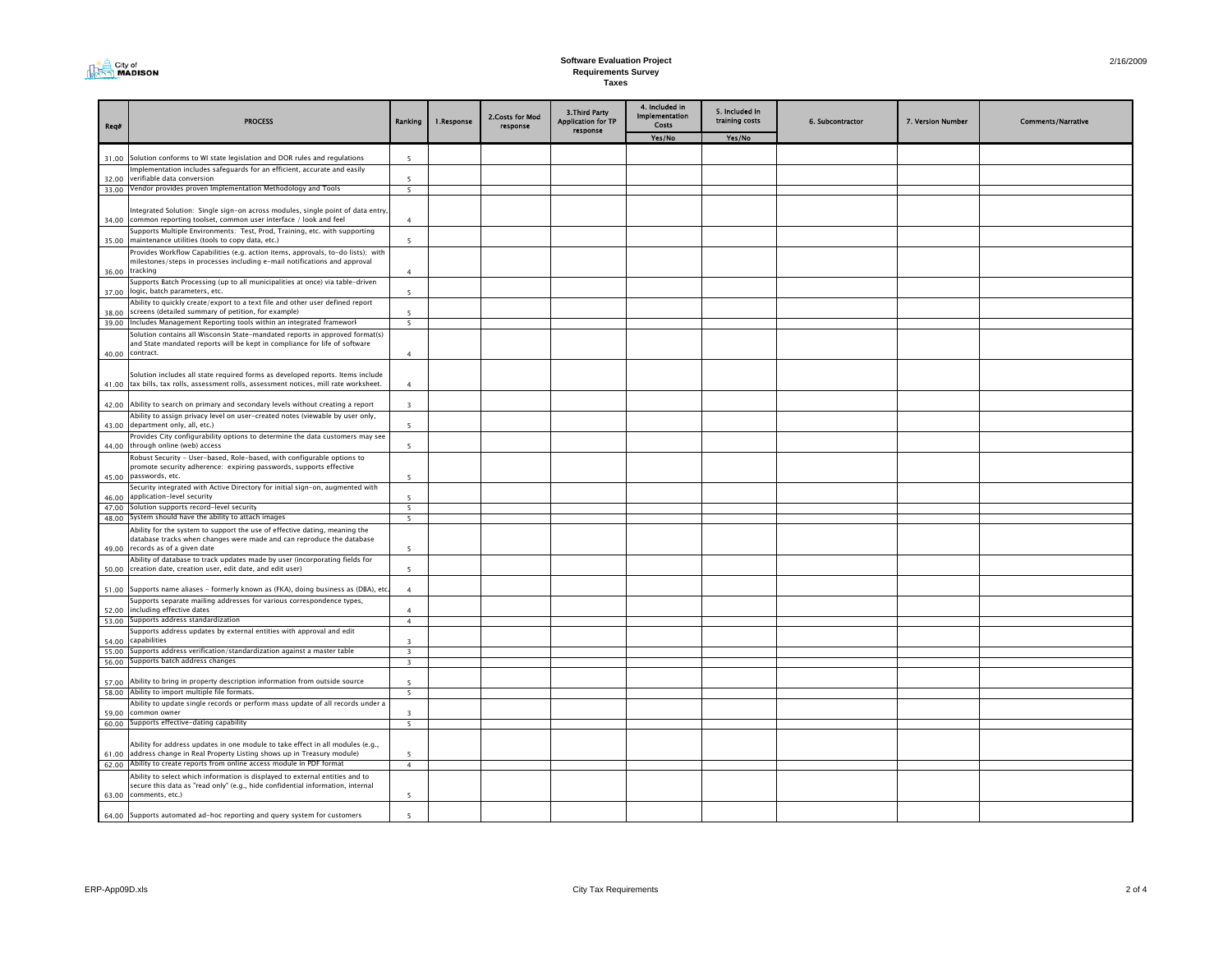# **Software Evaluation Project Requirements Survey Taxes**

and the contract of the contract of

| Req#           | <b>PROCESS</b>                                                                                                                                                                                                                                               | Ranking                                              | 1.Response | 2.Costs for Mod<br>response | 3. Third Party<br><b>Application for TP</b><br>response | 4. Included in<br>Implementation<br>Costs | 5. Included in<br>training costs | 6. Subcontractor | 7. Version Number | <b>Comments/Narrative</b> |
|----------------|--------------------------------------------------------------------------------------------------------------------------------------------------------------------------------------------------------------------------------------------------------------|------------------------------------------------------|------------|-----------------------------|---------------------------------------------------------|-------------------------------------------|----------------------------------|------------------|-------------------|---------------------------|
|                |                                                                                                                                                                                                                                                              |                                                      |            |                             |                                                         | Yes/No                                    | Yes/No                           |                  |                   |                           |
|                | Ability for City to manage own personal property records, including the<br>following information:<br>Owner Name<br>Property Address<br>Property Value<br>- etc.                                                                                              | 5                                                    |            |                             |                                                         |                                           |                                  |                  |                   |                           |
| 65.00<br>66.00 | Ability to track Personal Property and Real Property separately.                                                                                                                                                                                             | $\overline{\phantom{a}}$                             |            |                             |                                                         |                                           |                                  |                  |                   |                           |
| 67.00          | Supports automated Personal Property entry                                                                                                                                                                                                                   | 5                                                    |            |                             |                                                         |                                           |                                  |                  |                   |                           |
| 68.00          | Ability to accept special assessment updates for real property in pending statu<br>with ability to approve or deny updates                                                                                                                                   |                                                      |            |                             |                                                         |                                           |                                  |                  |                   |                           |
| 69.00          | Ability to present workflow status by process                                                                                                                                                                                                                | $\overline{4}$                                       |            |                             |                                                         |                                           |                                  |                  |                   |                           |
|                | Ability to calculate tax penalty and interest on delinguent tax parcels for                                                                                                                                                                                  |                                                      |            |                             |                                                         |                                           |                                  |                  |                   |                           |
| 70.00<br>71.00 | Personal Property<br>Ability to calculate taxes consistent with WI tax lav                                                                                                                                                                                   | 5<br>$\overline{\phantom{0}}$                        |            |                             |                                                         |                                           |                                  |                  |                   |                           |
| 72.00          | Abillity to calculate and issue property tax refunds                                                                                                                                                                                                         |                                                      |            |                             |                                                         |                                           |                                  |                  |                   |                           |
| 73.00          | Ability to integrate with application allowing display of selected information for<br>public on web, including bills and multiple years of records                                                                                                           | $\overline{\phantom{a}}$                             |            |                             |                                                         |                                           |                                  |                  |                   |                           |
| 74.00          | Multiple credits must be editable until the end of first period collection                                                                                                                                                                                   | $\overline{5}$                                       |            |                             |                                                         |                                           |                                  |                  |                   |                           |
| 75.00          | Ability to prepare report/file that is prepopulated with needed municipal data<br>and is sorted by municipality, type of tax, and other needed criteria                                                                                                      | $\mathbf{4}$                                         |            |                             |                                                         |                                           |                                  |                  |                   |                           |
| 76.00          | Ability to run bills via Wizard or other feature without requiring manual<br>prompts to initiate or continue process steps                                                                                                                                   | 5                                                    |            |                             |                                                         |                                           |                                  |                  |                   |                           |
| 77.00          | Supports printing of OCR-A scan line on second installments, notices, tax bills                                                                                                                                                                              | $\overline{\phantom{a}}$                             |            |                             |                                                         |                                           |                                  |                  |                   |                           |
| 78.00          | Ability to keep tax bill records and image of each tax bill issued within the<br>system e.g. through an Internet -based record-keeping solution, with search<br>functionality.                                                                               |                                                      |            |                             |                                                         |                                           |                                  |                  |                   |                           |
| 79.00<br>80.00 | Ability to handle large dollar values (i.e.: sufficient system dollar limit<br>Ability to manage large files (i.e. sufficient file-size limit                                                                                                                | 5<br>5                                               |            |                             |                                                         |                                           |                                  |                  |                   |                           |
| 81.00          | ntegration between local collections, Treasury and settlement "modules" that<br>allows municipalities to collect during a defined period of time and ability to<br>control access to information as needed.                                                  | $\overline{\mathbf{3}}$                              |            |                             |                                                         |                                           |                                  |                  |                   |                           |
| 82.00          | Configurable, automated workflow functionality that allows users to determine<br>workflow/process status                                                                                                                                                     | $\overline{4}$                                       |            |                             |                                                         |                                           |                                  |                  |                   |                           |
| 83.00          | Ability to "code" transactions by county, muni, and other methods, including<br>ability to bring payments in with different payment status for clarity of<br>settlement process, or ability to keep payments separate/not post prior to<br>County processing | $\mathbf{4}$                                         |            |                             |                                                         |                                           |                                  |                  |                   |                           |
| 84.00          | Ability to adjust payments as necessary with controls for access. An audit trail<br>of who made what changes is important.                                                                                                                                   | $\overline{\phantom{a}}$                             |            |                             |                                                         |                                           |                                  |                  |                   |                           |
| 85.00          | Ability to adjust payments while maintaining municipal receipt number                                                                                                                                                                                        | $\overline{\phantom{a}}$                             |            |                             |                                                         |                                           |                                  |                  |                   |                           |
| 86.00          | Supports allowing payment input with an applicable payment date and separat<br>nterest & penalty date without the removal or manipulation of payments<br>already entered                                                                                     | $\overline{\phantom{a}}$                             |            |                             |                                                         |                                           |                                  |                  |                   |                           |
| 87.00          | Supports improved level of detail provided by credit card/e-check provider                                                                                                                                                                                   | 5                                                    |            |                             |                                                         |                                           |                                  |                  |                   |                           |
| 88.00          | Ability to process credits as credits and not as payments                                                                                                                                                                                                    | 5                                                    |            |                             |                                                         |                                           |                                  |                  |                   |                           |
| 89.00          | Ability to differentiate payment data by source of payment<br>Supports enhanced search abilities to be able to identify system records based<br>on a variety of search criteria, e.g., ability to search for multiple properties                             | 5                                                    |            |                             |                                                         |                                           |                                  |                  |                   |                           |
| 90.00<br>91.00 | associated with the same owner by name<br>Ability to automate preparation of reminder notices/letters with OCR and scan<br>line to associate with remittances.                                                                                               | $\overline{\phantom{a}}$<br>$\overline{\phantom{a}}$ |            |                             |                                                         |                                           |                                  |                  |                   |                           |
| 92.00          | Ability to automatically move current amount due to delinquent based on user<br>defined parameters                                                                                                                                                           | $\overline{\phantom{a}}$                             |            |                             |                                                         |                                           |                                  |                  |                   |                           |
| 93.00          | Ability to create a configurable payment schedule                                                                                                                                                                                                            | $\overline{3}$                                       |            |                             |                                                         |                                           |                                  |                  |                   |                           |
| 94.00          | Ability to define delinquency dates and automate delinquency status of<br>payment                                                                                                                                                                            | $\mathbf{4}$                                         |            |                             |                                                         |                                           |                                  |                  |                   |                           |
|                | Ability to forgive delinguent amount at user defined threshold(s), and the<br>ability to mass-apply payments to forgive values below user-defined<br>95.00 thresholds).                                                                                      |                                                      |            |                             |                                                         |                                           |                                  |                  |                   |                           |
| 96.00          | Supports OCR-A scan lines to improve the delinquent payment process                                                                                                                                                                                          |                                                      |            |                             |                                                         |                                           |                                  |                  |                   |                           |
| 97.00          | User defined reporting abilities                                                                                                                                                                                                                             | 5                                                    |            |                             |                                                         |                                           |                                  |                  |                   |                           |
|                | Ability to use OCR-scan remittance system to recognize data and transactions                                                                                                                                                                                 |                                                      |            |                             |                                                         |                                           |                                  |                  |                   |                           |
|                | 98.00 as needed                                                                                                                                                                                                                                              | 5                                                    |            |                             |                                                         |                                           |                                  |                  |                   |                           |